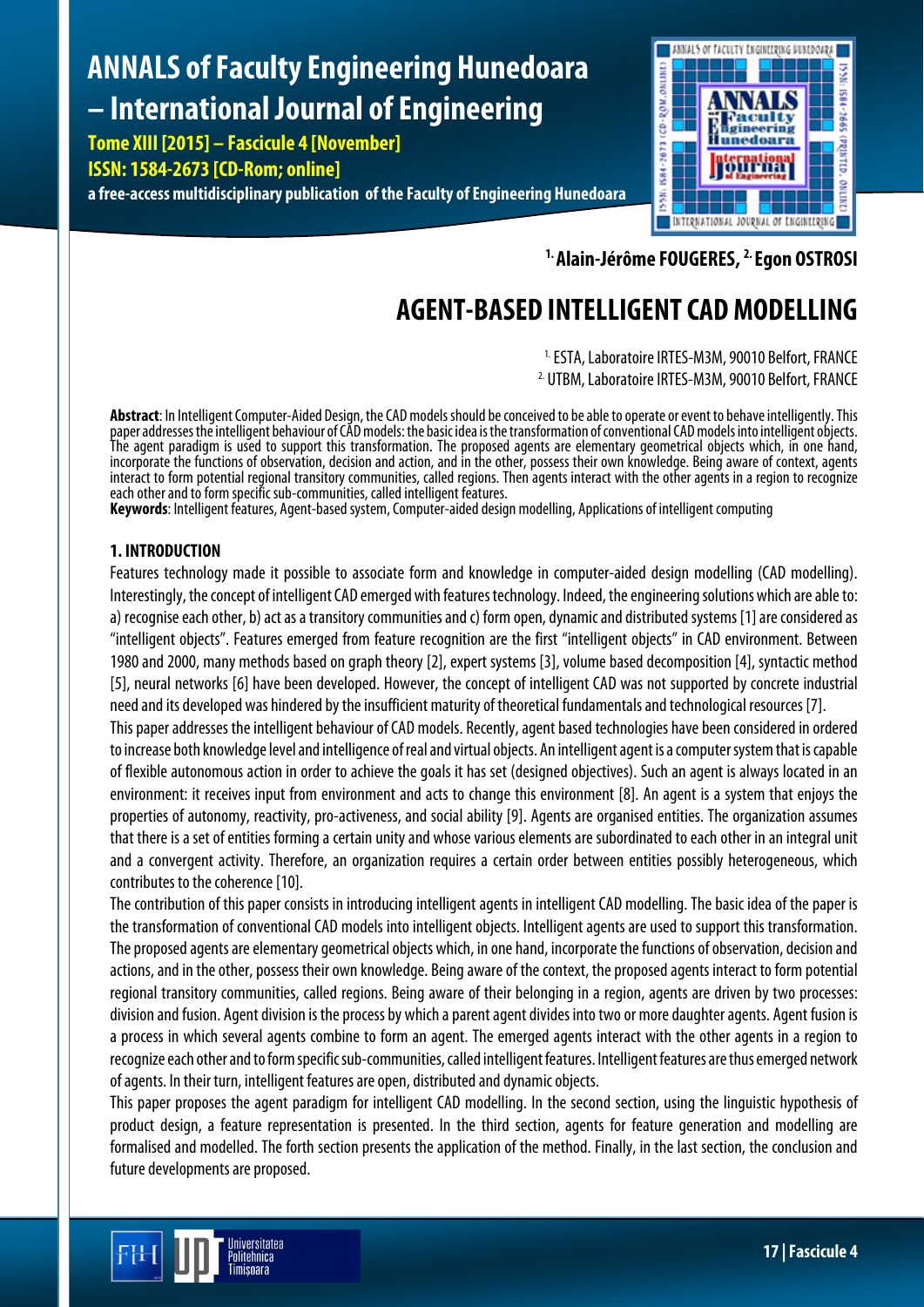#### **2. FEATURE REPRESENTATION**

Automatic feature recognition must resolve the following problems: Feature Representation and Feature Recognition. The first problem involves choosing or developing a method suitable for representing features so that their representation is unique. The second problem involves developing inference procedures able to perform the most complete recognition possible. So, automatic feature recognition is a complex process.

#### **Topologic and geometric entity graph**

A feature is a geometric entity defined by its shape and technological characteristics, typically represented by a set of topologically associated faces. Given two finite sets  ${\sf D}^{\sf tpl}=\left\{ \sf D_1^{\sf tpl},\sf D_2^{\sf tpl},\cdots \sf D_m^{\sf tpl}\right\}$ tpl 2 tpl  $D^{\text{tpl}} = \left\{ D_1^{\text{tpl}}, D_2^{\text{tpl}}, \cdots D_m^{\text{tpl}} \right\}$  and  $D^{\text{geo}} = \left\{ D_1^{\text{geo}}, D_2^{\text{geo}}, \cdots D_n^{\text{geo}} \right\}$ geo 2 geo  $D^{\text{geo}} = \left\{ D_1^{\text{geo}}, D_2^{\text{geo}}, \cdots D_n^{\text{geo}} \right\}$  called the set of topologic domains and the set of geometric domains, and given two finite sets of attributes  $A^{tpl}=\left\{a_1^{tpl},a_2^{tpl},\cdots a_m^{tpl}\right\}$ tpl 2 tpl  $A^{\text{th}} = \left\{ a_1^{\text{th}}, a_2^{\text{th}}, \cdots, a_m^{\text{th}} \right\}$  and  $A^{\text{geo}} = \left\{ a_1^{\text{geo}}, a_2^{\text{geo}}, \cdots, a_m^{\text{geo}} \right\}$ geo 2 geo  $A<sup>geo</sup> = \begin{cases} a<sub>1</sub><sup>geo</sup>, a<sub>2</sub><sup>geo</sup>, · · · a<sub>n</sub><sup>geo</sup> \end{cases}$ called the set of geometric attributes and the set of topologic attributes, where each attribute is associated with each domain, and  $X=\{X_1,X_2\cdots X_i\cdots X_m\}$  a set of features. Then any shape feature  $X_i$  can be characterized by a set of faces  $F=\{$  f $_1,$  f $_2\cdots$  f $_i\cdots$  f $_m\}$ i that satisfy a set of topologic and geometric relations. These relations are defined for domains corresponding to the set of topologic and geometric attributes, respectively. Table 1 shows typical cases of those attributes and their respective domains. These relations may be represented by the Topologic and Geometric Entity Graph. Thus, for the two given sets F\* and E:

$$
F^* = \left\{ \left( f_i, e_i^* \right) \mid f_i \in F \right\} \tag{1}
$$

where: 
$$
F = \{f_1, f_2 \cdots f_i \cdots f_m\}
$$
 is a set of faces;  $e_i^* = \left(a_2^{\text{tpl}}, a_3^{\text{geo}}\right)$  is an entity associated with each face  $f_i$ ;  
\n
$$
E = \left\{\left(f_i, f_j, e_{ij}\right) | f_i, f_j \in F\right\}
$$
\n(2)

where:  $e_{ij} = (a_1^{tpl}, a_1^{geo}, a_2^{geo})$ geo 1  $\rm e_{ij}=\rm \left(a_1^{tpl},a_1^{geo},a_2^{geo}\right)$  is an entity associated with each pair of faces  $\rm \left(f_i,f_j\right)$  ; we call  $G = (F^*, E)$ , the Topologic and Geometric Entity Graph.

In the graphical representation of the topologic and geometric entity graph, the nodes associated with the label  $e_i^* = (a_2^{tpl}, a_3^{geo})$  $e_i^* = \left(a_2^{\text{tpl}}\right),$ a represent the faces and their topologic and geometric relation, and the edges associated with the label  $e_{ij}=\left(a_1^{tpl},a_1^{geo},a_2^{geo}\right)$ geo 1  $e_{ij} = \left(a_1^{tpl}, a_1^{geo}, a_1^{geo}\right)$ represent the topologic and geometric relation between a pair of faces  $(f_i, f_i)$ .

|                | Topology                  |                   | Geometry         |                          |              |
|----------------|---------------------------|-------------------|------------------|--------------------------|--------------|
|                | <b>Relative positions</b> | Type of face      | Angle            | <b>Type of adjacency</b> | Type of face |
|                | <sub>a</sub> tpl<br>a,    | $a_2^{\text{th}}$ | a <sup>geo</sup> | $a_2^{geo}$              | $a_2^{geo}$  |
| <b>Domains</b> | adiacent                  | base              | convex           | line                     | plane        |
|                | non-adjacent              | side              | concave          | non-straight line        | non-plane    |
|                | parallel                  | frontal           | flat             | other                    |              |

| Table 1. Domains and Associated Attributes |  |
|--------------------------------------------|--|
|--------------------------------------------|--|

#### **Feature grammar**

A feature language describes the generation of feature structures, joint elements and attaching elements. A grammar provides the finite generic description of this language. Thus we will focus on finding a feature grammar, which provides generic and productive description of the feature language. Then, a feature grammar is defined as an 8-plet (3):

$$
G_{Feature} = \begin{cases} V_{structure}^{T}, V_{joint-tie}^{T}, V_{structure}^{N}, V_{joint-tie}^{N}, \\ S, \nabla, \Lambda, P \end{cases}
$$
 (3)

where:  $V_{structure}^T = \{a,b,c... \}$  is the terminal vocabulary of structures;  $V_{joint-tie}^T = \{0,1,2,\cdots j\cdots m\}$   $m \in \mathbb{N}$  is the terminal vocabulary of joint-tie elements; V $_{\rm structure}^{\rm N}=\{$ A,B, $\cdots$ S $\cdots\}$  is the non-terminal vocabulary of structures; V $_{\rm joint-tie}^{\rm N}=\{$ O,I,II,III $\cdots$  $\nabla$ , $\Lambda\}$ is the non-terminal vocabulary of joint-tie elements; *S ,*∇*,*<sup>Λ</sup> are respectively: the structure, joint, and connection axioms.

$$
P: \left\{ \begin{bmatrix} \alpha \\ \Gamma_{\alpha} \\ \Delta_{\alpha} \end{bmatrix} \rightarrow \begin{bmatrix} \beta \\ \Gamma_{\beta} \\ \Delta_{\beta} \end{bmatrix} \right\} \text{ is a set of production rules.}
$$

**Conditional feature grammar**. The Feature Grammar represents the purely syntactic side. It does not always allow expressing the full complexity of structural relations between the primitive elements of a feature. If a syntax rule meets mandatory conditions before being applied, then a conditional feature grammar is defined as follows (4):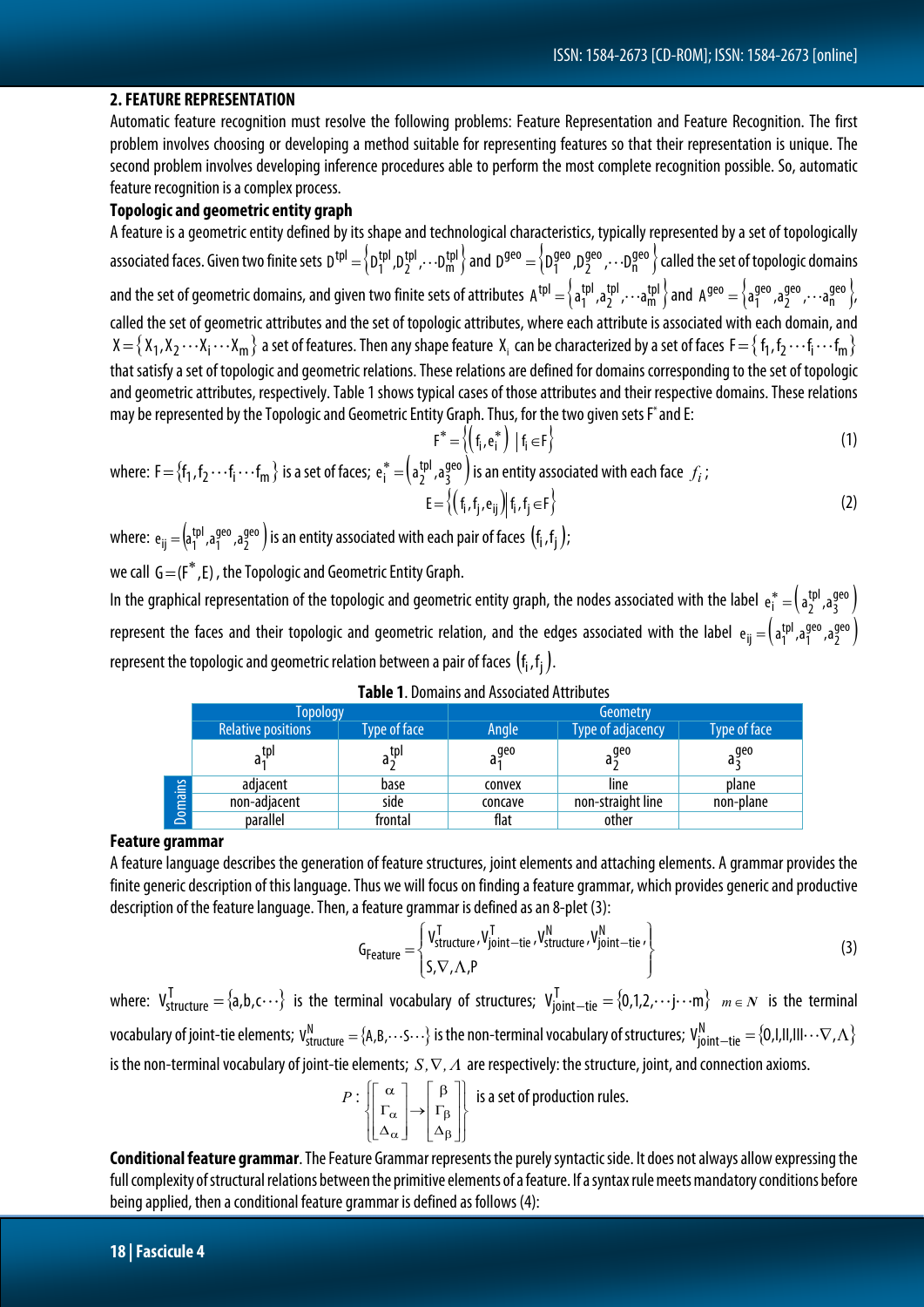$$
G_{Features}^{C} = \left\langle G_{Features}, A^{geo-tpl}, D^{geo-tpl}, C \right\rangle
$$
\n(4)

where: G<sub>Features</sub> is the Feature Grammar; A<sub>geo—tpl</sub> is the set of geometric and topologic attributes; D<sub>geo—tpl</sub> is the set of geometric and topologic domains;

$$
C = \begin{bmatrix} C_{\alpha \to \beta} \\ C_{\Gamma_{\alpha} \to \Gamma_{\beta}} \\ C_{\Delta_{\alpha} \to \Delta_{\beta}} \end{bmatrix}
$$
 are the three levels of semantic conditions.

**Application.** Given a set of features  $X = \{$ Step, Slot, Blind Slot, Hole, Pocket, Blind Step, Simple Blind Slot, Partial Hole, Hole} , presented in Table 2. A feature can be represented by the selected topologic and geometric entity graph  $G = (F^*, E)$ , already defined in (1) and (2).



A Fuzzy Feature Grammars G $^C_{Features}$  are inferred for the feature classes:  $C_1^X =$ {Step, Slot, Partial Hole, Hole} and  $\bm{\mathsf{C}}_2^{\bm{\mathsf{X}}}=\{$ Blind Step, Simple Blind Slot, Blind Slot, Pocket  $\}$  respectively. For the feature class  $\bm{\mathsf{C}}_1^{\bm{\mathsf{X}}}$  ,  $\bm{\mathsf{G}}_{\sf{Features}}^{\sf{C}}$  is defined as follows (5):

$$
G_{Features} = \begin{cases} V_{structure}^{T}, V_{jonction-connexion}^{T}, V_{structure}^{N}, \\ V_{jonction-connexion}^{N}, S, \nabla, \Lambda, P \end{cases}
$$
 (5)

where:  $\bm{\mathsf{V}}_{\mathsf{structure}}^{\intercal} = \{\mathsf{a}/\mu_{\mathsf{a}}\}$ ;  $\bm{\mathsf{V}}_{\mathsf{jontion-connectionlexion}}^{\intercal} = \{0,1,2\}$   $\bm{\mathsf{m}} \in \mathsf{N}$ ;  $\bm{\mathsf{V}}_{\mathsf{jontion-connectionlexion}}^{\mathsf{N}} = \{0, \mathsf{I}, \mathsf{II}, \nabla, \Lambda\}$ ;  $\bm{\mathsf{S}} = \mathsf{Feature}/\mu_{\mathsf{Feature}}, \nabla, \Lambda$ ;  $\left[ D/\mu_{D}$ ,E/ $\mu_{E}$ ,F/ $\mu_{F}$ ,Step/ $\mu_{Step}$ ,  $\right]$ 

$$
P = \{P_0, \ldots, P_6\}, \text{ where: } P_0: \begin{bmatrix} \text{Feature} \\ \text{feature} \end{bmatrix} \rightarrow \begin{bmatrix} \text{feature} / \mu_{\text{feature}} \\ \text{[O]} \\ \text{[O]} \\ \text{[O]} \\ \text{[O]} \\ \text{[O]} \\ \text{[O]} \\ \text{[O]} \\ \text{[O]} \\ \text{[O]} \\ \text{[O]} \\ \text{[O]} \\ \text{[O]} \\ \text{[O]} \\ \text{[O]} \\ \text{[O]} \\ \text{[O]} \\ \text{[O]} \\ \text{[O]} \\ \text{[O]} \\ \text{[O]} \\ \text{[O]} \\ \text{[O]} \\ \text{[O]} \\ \text{[O]} \\ \text{[O]} \\ \text{[O]} \\ \text{[O]} \\ \text{[O]} \\ \text{[O]} \\ \text{[O]} \\ \text{[O]} \\ \text{[O]} \\ \text{[O]} \\ \text{[O]} \\ \text{[O]} \\ \text{[O]} \\ \text{[O]} \\ \text{[O]} \\ \text{[O]} \\ \text{[O]} \\ \text{[O]} \\ \text{[O]} \\ \text{[O]} \\ \text{[O]} \\ \text{[O]} \\ \text{[O]} \\ \text{[O]} \\ \text{[O]} \\ \text{[O]} \\ \text{[O]} \\ \text{[O]} \\ \text{[O]} \\ \text{[O]} \\ \text{[O]} \\ \text{[O]} \\ \text{[O]} \\ \text{[O]} \\ \text{[O]} \\ \text{[O]} \\ \text{[O]} \\ \text{[O]} \\ \text{[O]} \\ \text{[O]} \\ \text{[O]} \\ \text{[O]} \\ \text{[O]} \\ \text{[O]} \\ \text{[O]} \\ \text{[O]} \\ \text{[O]} \\ \text{[O]} \\ \text{[O]} \\ \text{[O]} \\ \text{[O]} \\ \text{[O]} \\ \text{[O]} \\ \text{[O]} \\ \text{[O]} \\ \text{[O]} \\ \text{[O]} \\ \text{[O]} \\ \text{[O]} \\ \text{[O]} \\ \text{[O]} \\ \text{[O]} \\ \text{[O]} \\ \text{[O]} \\ \text{[O]} \\ \text{[O]} \\ \text{[O]} \\ \text{[O]} \\ \text{[O]} \\ \text{[O]} \\ \text{[O]} \\ \text{[O]} \\ \text{[O]} \\ \text{[O]} \\ \text{[O]} \\
$$

Structures with the same syntax may represent features with different semantics. Thus we can build the Conditional and Feature Grammar. In this case, the first level of production rules will be associated by conditions. For example, for the first level of production rules  $P_6$ , we have the following semantic condition: structures *b* and *A* (on the right side of rule B  $\rightarrow$  bA) are attached if the direction of the main vector *A* (on the right side) is the same as the direction of the vector  $\vec{n}_1 \wedge \vec{n}_2$  of *b*, where 1 and 2 represent the attaching elements of b.

The previous condition is used in a similar fashion for rules  $P_1$ ,  $P_2$ ,  $P_5$ . We will have the following condition for the first level of production rules: the direction of the main vector of *A* (left side of the rule A  $\to$  b) is initialized from  $\vec{n}_1 \wedge \vec{n}_2$  of *b*, where 1 and 2 represent the attaching elements of b. There are no semantic conditions to be satisfied for the other rules.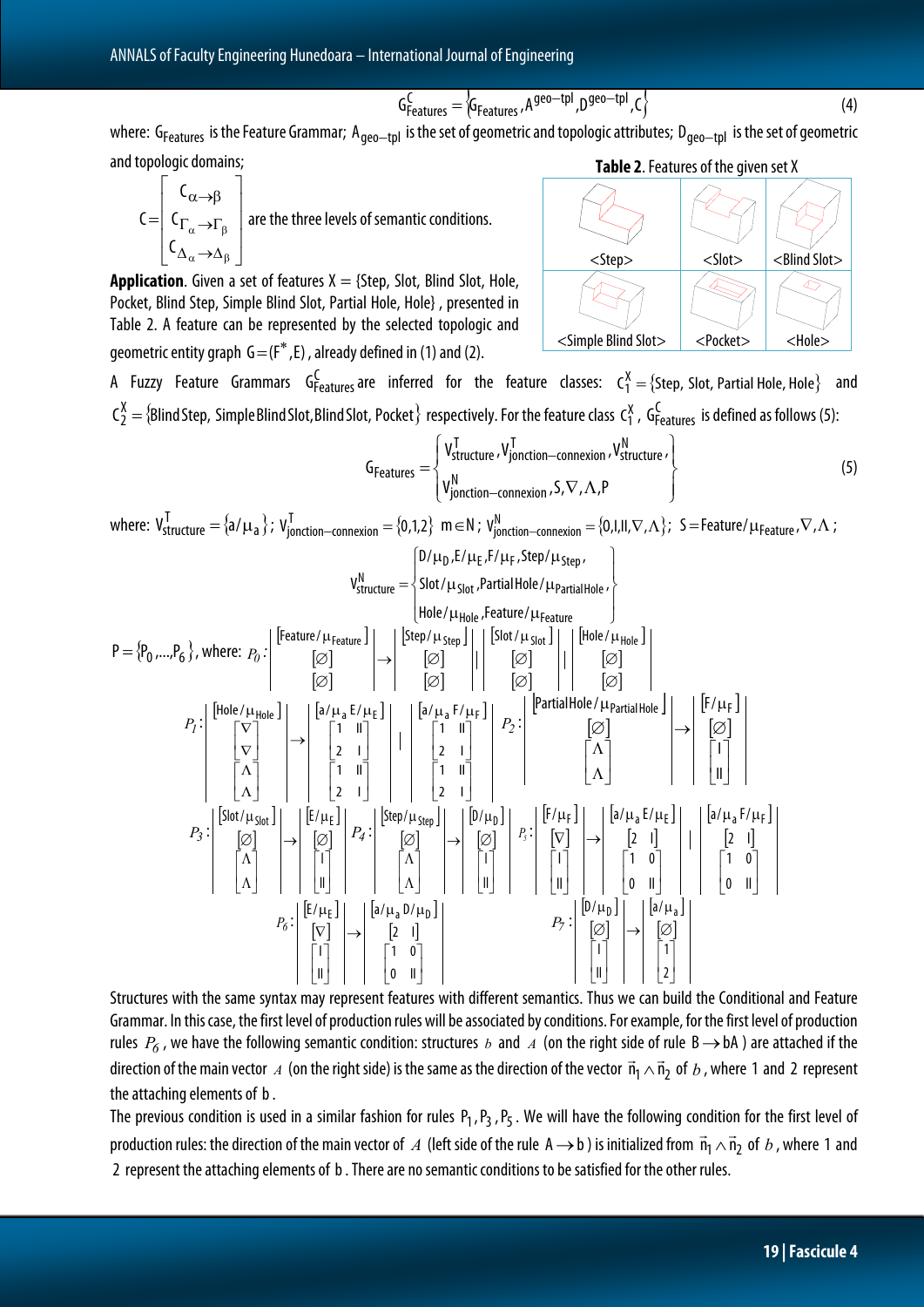#### **Feature identification approach**

Using the principles discussed above, we have developed a new feature recognition method composed of five main phases: 1) Regioning, 2) Virtual Extension, 3) Structuring, 4) Identification, and 5) Modelling. In this paper, we consider the three interrelated phases of this method (Figure 1), where:  $\{R\}$ 

- $\equiv$  the first phase, called Regioning, consists in identifying the potential zones for the birth of features (see the set {R} in Figure 1);
- ≡ the second phase, called Virtual Extension, consists in building links and virtual faces (see the set {Ve} in Figure 1);
- $\equiv$  the third phase, called Identification, consists in identifying the features in these zones (see the set {F} in Figure 1).

#### **3. AGENTS FOR FEATURE MODELLING**

A major part of our research [12, 13] focused on modelling agents with strong interactive capabilities (communication, cooperation,

etc.), which may be used as basic components for the design of complex systems. A complex system is "made of many components with many interactions" [14]. So design of complex systems includes: 1) distribution and autonomy of system components, and 2) a very accurate modelling of communicative and interactional levels of these components. The agent-based approach provides a level of abstraction suitable for this problem [15].

#### **Agent modelling**

The distribution is the basis of the modelling agent. Autonomy of an agent is technically implemented by: 1) an independent process, 2) an individual memory (knowledge / data of agent), and 3), an ability to interact with other agents and environment (perception / reception, emission / action). Our generic agent model [13] is inspired by Rasmussen's three-level operator model [16]: 1) reflexbased behaviour, 2) rule-based behaviour, and 3) knowledge-based behaviour with interpretation, decision and plan. Agents are both cognitive and reactive: they have behaviours adapted to the tasks they perform. Reactive task is characterised by the cycle <Observation, Execution>, routine task is characterised by the cycle <Observation, Interpretation, Association state/task, Procedure/rules, Execution>, and finally cognitive task is characterised by the cycle <Observation, Interpretation, Decision of task, Planning, Execution>.

A generic agent  $\alpha_i \in A$  is described by the following tuple (6):

$$
\alpha_i = <\Phi_{\Pi(\alpha_i)}, \Phi_{\Delta(\alpha_i)}, \Phi_{\Gamma(\alpha_i)}, \kappa_{\alpha_i} >
$$
\n(6)

where  $\Phi_{\Pi(\alpha_i)}$ ,  $\Phi_{\Delta(\alpha_i)}$  and  $\Phi_{\Gamma(\alpha_i)}$  are respectively functions of observation (7), decision (8) and action (9). The set of knowledge  $K_{\alpha_i} = P_{\alpha_i} \cup \Sigma_{\alpha_i} \cup \Delta_{\alpha_i}$  includes decision rules, values of domain, acquaintances (network of affinities), and dynamic knowledge (observed events, internal states).

$$
\Phi_{\Pi(\alpha_i)} : (E_{\alpha_i} \cup I_{\alpha_i}) \times \Sigma_{\alpha_i} \to \Pi_{\alpha_i} \tag{7}
$$

where  $E_{\alpha_i}$ ,  $I_{\alpha_i}$ ,  $\Sigma_{\alpha_i}$ ,  $\Pi_{\alpha_i}$  are respectively finite sets of observed events, interactions, states and perceptions of agent  $\alpha_i$ .

$$
\Phi_{\Delta(\alpha_i)} : \Pi_{\alpha_i} \times \Sigma_{\alpha_i} \to \Delta_{\alpha_i}
$$
\n(8)

where  $\Pi_{\alpha_i}$ ,  $\Sigma_{\alpha_i}$ ,  $\Delta_{\alpha_i}$  are finite sets of perceptions, states and decisions of agent  $\alpha_i$ .

$$
\Phi_{\Gamma(\alpha_i)} : \Delta_{\alpha_i} \times \Sigma \to \Gamma_{\alpha_i} \tag{9}
$$

where  $\Delta_{\alpha_i}$ ,  $\Sigma$ ,  $\Gamma_{\alpha_i}$  are respectively finite sets of decisions, states, actions of agent  $\alpha_i$ .

#### **Agent-based system modelling**

Agents are grouped and organized in an agent-based system. This kind of system is defined as follows (10):

$$
M_{\alpha} =  \tag{10}
$$

where  $A, I, P, O, \Phi_A$  are respectively a set of agents, a set of interactions between agents, a set of roles that agents can perform, a set of organizations (or communities) defined for agents of A, and a set of functions of agents' generation ( $\varphi_{[1,2,3]}$ : A  $\Gamma \to A^m$ ). Interactions can be passive when agents receive messages/signals, or active, when it is the result of voluntary actions from agents. An interaction  $\iota_i \in I$  between two agents  $\alpha_i$  and $\alpha_i$  is defined by the following tuple (11):

$$
t_i = <\alpha_s, \alpha_r, \gamma_c>
$$
 (11)



**Figure 1**. Flowchart of feature identification extracted from the feature recognition method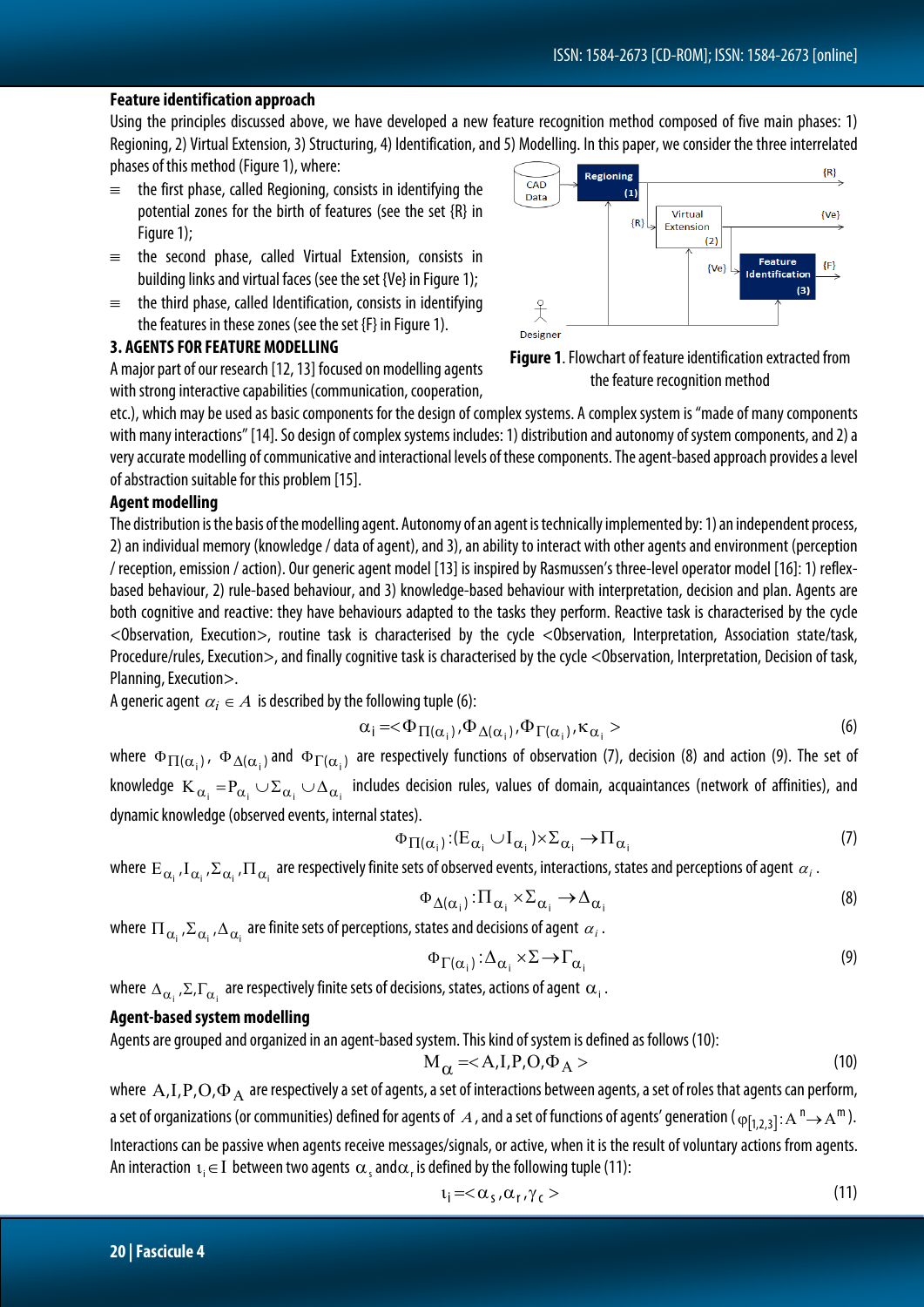where  $\alpha_s$  is the agent source of the interaction  $\iota_i$ ,  $\alpha_r$  is the agent destination, and  $\gamma_c$  is an act of cooperation. For instance, agents can perform the following set of cooperative acts:  $\Lambda =$  {inform, diffuse, ask, reply, confirm} [17, 18]. These five cooperative acts are sufficient to enable agents to perceive intention of cooperation associated with the proposal contained in a message. A communication act  $\lambda_{s,r}$  between two agents ( $\lambda_{s,r} \in \Gamma_{\Lambda_{\alpha,s}}$ ) is defined by (12):

$$
\lambda_{s,r} = <\lambda, \alpha_s, \alpha_r, \tau, \eta>
$$
\n(12)

which can be rewritten  $u_i = \langle \alpha_s, \alpha_r, \gamma_c \rangle$  and  $\gamma_c = \langle \lambda, \tau, \eta \rangle$ , where  $\lambda \in \Lambda$  is a speech act,  $\alpha_s$  is the source agent of communication,  $\alpha_r$  is the receiver agent,  $\tau \in T$  is a type of message, and  $\eta \in H$  is the message, which can be an assertion, a question, a response, etc.

#### **Agents based feature modelling approach**

The implementation of the proposed approach performs into the two following phases.

- Phase 1: Feature agents based systems building. Each face of features is agentified by interactions and cooperation between the agent system and designer(s).
- ≡ Phase 2: Feature recognition. The faces agents interact through messages and activate grammar rules to generate new agents and emerge recognition of regioning, possible virtual extension, and features (networks of face agents).

**Feature agent modelling**. A feature is an agent network with a goal in a field (manufacturing, maintenance, etc.). Then each feature of the set  $X=\{X_1,X_2\cdots X_i\cdots X_m\}$  is transformed into an agent  $\alpha_x$ , called agents' network, and defined formally as following (13):

$$
\alpha_{\rm x} = \langle A', C \rangle \tag{13}
$$

where A' is a set of agents (A' = { $\alpha_1$ , ..,  $\alpha_n$ }  $\in$  A), and C is a set of connections between agents ( $c_m$  = <m,  $\alpha_i$ ,  $\alpha_i$ >);  $\alpha_i$  and  $\alpha_i$  may be either agent or a sub-network of agents (another feature or sub-feature). For instance, concerning the feature presented in Table 2,  $A' = {\alpha_1, \alpha_2, \alpha_3}.$ 

Any shape feature  $|X_i|$  can be characterized by a set of faces  $\mathsf{F_{X_i}}=\{ \mathsf{f_1}, \mathsf{f_2} \cdots \mathsf{f_j} \cdots \mathsf{f_m} \}$  that satisfy a set of topologic and geometric relations (cf. Table1). Each face  $\,$  f<sub>i</sub> of a feature is transformed into an agent  $\,\alpha_i\,$  (14):

$$
Agentification: F_{X_i} \to A_{X_i}
$$
 (14)

where  $F_{X_i} = \{f_1, f_2 \cdots f_j \cdots f_m\}$  is the set of faces of feature  $X_i$  and  $A_{X_i} = \{\alpha_1, \alpha_2 \cdots \alpha_j \cdots \alpha_m\} \in A$  is the set of matching agents. For instance, the following table (Table 3) shows the agentification of the features presented in Table 1.

**Feature agent knowledge modelling**. Each face agents <sup>α</sup> *<sup>i</sup>* has knowledge, including:

- $\equiv$  the topologic and geometric relation  $e^*_i = (a^{\text{tpl}}_2, a^{\text{geo}}_3)$  $e_i^* = (a_2^{\text{tpl}} , a_3^{\text{geo}})$  of the face  $f_i$  (cf. Table 1),
- $=$  a set of triplet  $e_{ij} = (a_1^{tpl}, a_1^{geo}, a_2^{geo})$ geo 1  $e_{ij}=\left(a_1^{tpl},a_1^{geo},a_2^{geo}\right)$  corresponding to the topologic and geometric relations between pair of faces  $(f_i,f_j)$  (cf. Table 1),
- $\equiv$  a set of face agents' networks  $\alpha_x = \langle A', C \rangle$ , corresponding to the known features, recognized or associated,
- a set of decision rules  $\Delta_{\alpha_i}$  and the set of grammar rules  ${P_0, ..., P_7}$ .

To illustrate the feature agent knowledge modelling, Table 2 describes a simple feature and knowledge of the four face agents  $\alpha_1$ ,  $\alpha_2$ ,  $\alpha_3$ ,  $\alpha_4$  representing this feature.

| Table 3. Agent's network corresponding to the features shown in Table 2. |  |  |  |  |  |  |
|--------------------------------------------------------------------------|--|--|--|--|--|--|
|                                                                          |  |  |  |  |  |  |

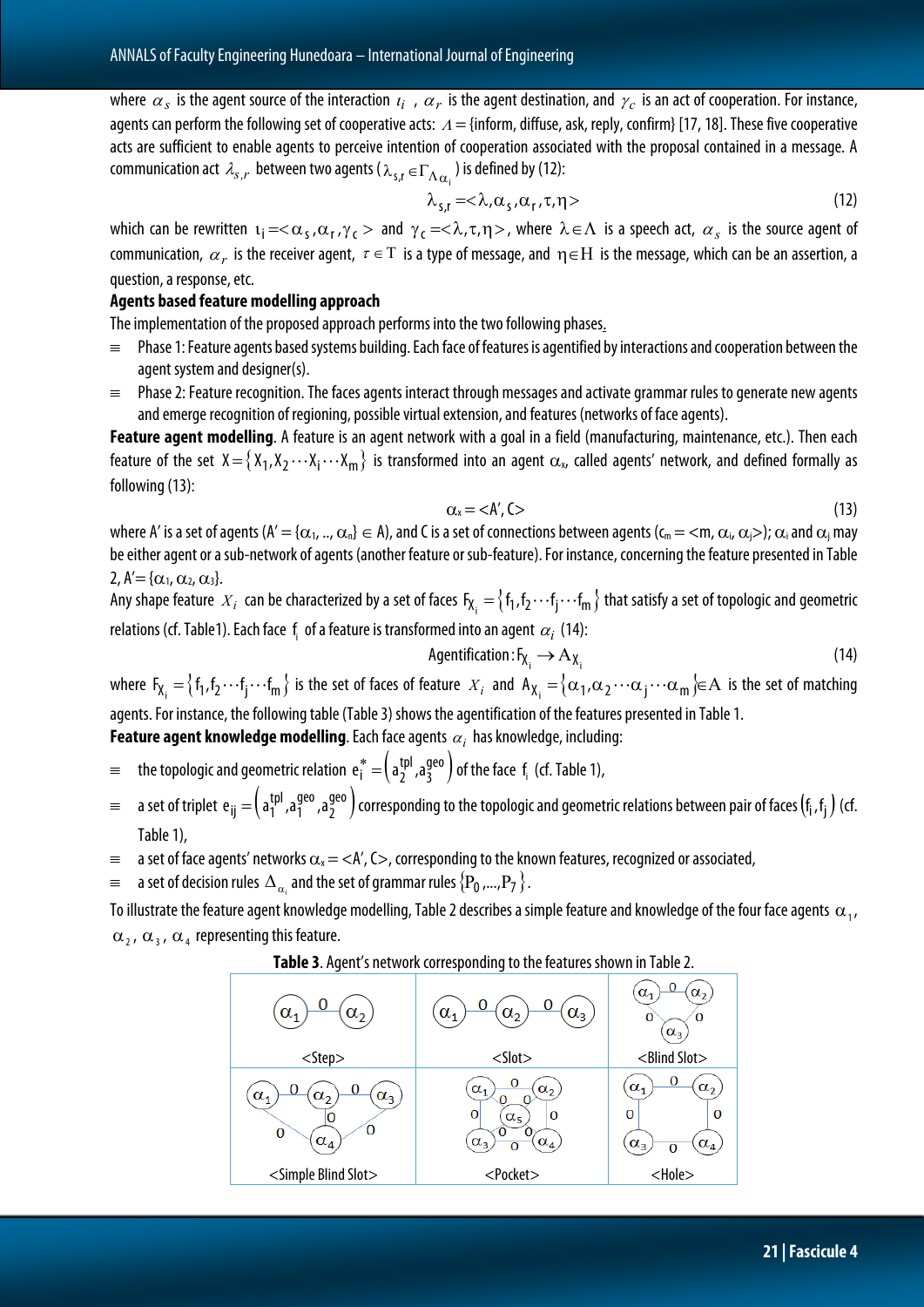**Feature agent interaction modelling**. Let us consider the feature presented in Table 2. By interaction the three agents  $\alpha_1$ ,  $\alpha_2$ ,  $\alpha_3$  communicate their geometric and topological characteristics. So they can collectively identify the features they represent together by activating the grammar rules memorized in their knowledge base. For instance, the face agent  $\alpha_2$  recognizes a slot formed by the three agents  $\alpha_1$ ,  $\alpha_2$ ,  $\alpha_3$ .

**Feature agent generation**. Let us consider the feature presented in Table 2. The face agent  $\alpha_4$  identifies a virtual extension (extension of the face f<sub>4</sub> towards the face f<sub>1</sub>) that communicates to the face agent  $\alpha_1$ . The latter is divided into two face agents  $\alpha_1$ ' and  $\alpha_1$ " by applying the function  $\phi_2(\phi_2(\alpha_1) \Rightarrow A'=A+\{\alpha_1',\alpha_1''\})$ . Both agents  $\alpha_1$  and  $\alpha_1''$  inherit the knowledge of the face agent  $\alpha_1$  (see Table 4, native knowledge and informed knowledge by designer).



## **Table 4**. Native and nurture knowledge of face agents

#### **4. APPLICATION: REGIONING AND FEATURE IDENTIFICATION.**

In this section we propose to apply the method described in Figure 1 on two simple features shown in figure 2 (Feature A and Feature B). We begin by describing the agentification of these features, and then we will detail more specifically the two phases Regioning and Features Identification.

#### **Agentification**

Each face of the feature A is transformed in a face agent (Figure 3):  $F_{\text{FeatureA}} = \{ f_1, f_2 \cdots f_{14} \} \rightarrow$  $A_{\text{FeatureA}} = {\alpha_1, \alpha_2 \cdots \alpha_{14}}.$ 

The knowledge of each face agents  $\alpha_i$  are:

- $\equiv$  the set of face agents  $A_{\text{FeatureA}} \alpha_i$ ,
- $=$  the geometric relations:  $e_i^* = (a_2^{\text{tpl}}, a_3^{\text{geo}})$  $e_i^* = \left(a_2^{\text{tpl}}\right),$ a and {  $\mathbf{e}_{ij} = \left( \mathbf{a}_1^{ \text{tpl}}, \mathbf{a}_1^{ \text{geo}}, \mathbf{a}_2^{ \text{geo}} \right)$ geo 1  $e_{ij} = \left(a_1^{tpl}, a_1^{geo}, a_2^{geo}\right)$ } with  $\alpha_i \in A_{\text{FeatureA}} - \alpha_i$ .
- the set of decision rules  $\Delta_{\alpha}$  and the set of grammar rules  ${P_0, ..., P_7}$ .







**Figure 3**. Agentification of a) the Feature A, and b) the Feature B

## **Regioning**

A region defines a potential area of a part where either canonical features or features in interaction may be recognized. During the interaction, features may lose their concavity. As a result, some faces of features in interaction are not identified during the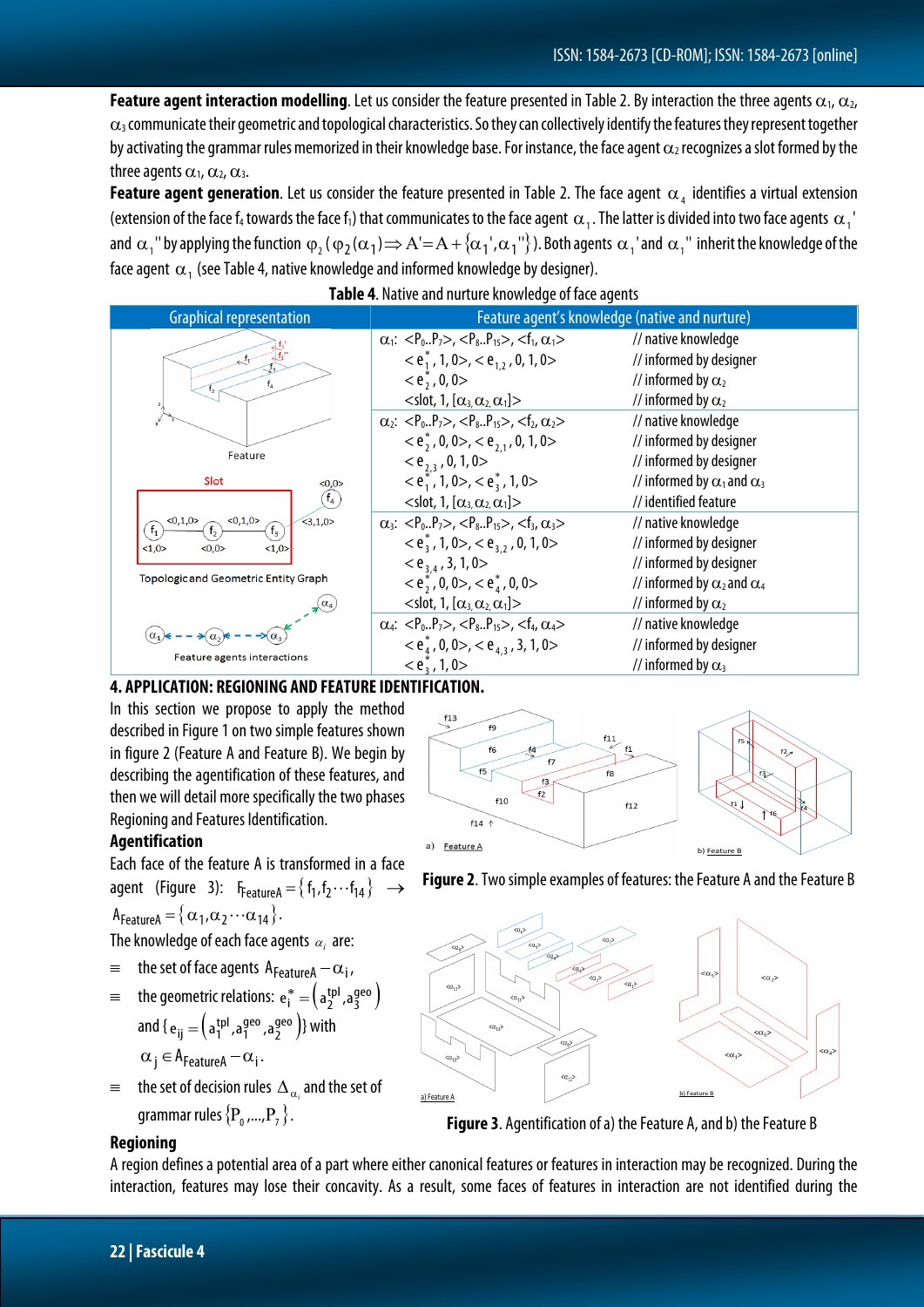recognition phase. In this case, the potential region for feature recognition is expanded with concave border faces (local expansion principle). For example, the part shown below (Figure 2.a) contains two regions. The first region comprises the concave faces 1, 2, 3, and the convex face 7, which may be transformed to concave by the virtual extension towards face 1. The second region comprises the concave faces 4, 5, 6, and the convex face 7. In this case, the convex face 7 can be transformed to concave by virtual extension towards face 6. These two regions share face 7. As a result, a macro-region is defined by  $\langle$ macro–région $_1 \rangle \rightarrow \langle$ région $_{11} \rangle$  $\langle$ région $_{12} \rangle$ where  $\langle$ région $_{11}$  and  $\langle$ région $_{12}$  are the first and second regions, respectively, of the first macro-region  $\langle$ macro–région  $_1 \rangle$ . Let us consider the Feature A presented in Table 2. The following table presents (Table 4): 1) the different rules that achieve a regioningand 2) the implementation of these rules in the agent world. In this case a network of agents face is gradually formed by the creation of region agents ( $\alpha_{r11}, \alpha_{r12}$ ), macro-region agents ( $\alpha_{mr1}$ ), and feature agent ( $\alpha_{p1}$ ).



**Table 4**. Rules of regioning used by face agents

**Figure 4**. First steps in the process of agent-based regioning of Feature A

## **Features identification**

feature.

 $(\alpha_{12}, \alpha_{13}, \alpha_{14})$  to represent a

Let us consider the feature presented in Table 2. P<sub>0</sub>, ..., P<sub>7</sub> (5) are rules that agents can apply when conditions are satisfied, to identify an element of the feature classes  $\sf C^X_1=\{Step, \sf Stot, \sf Partial \sf{ Hole}, \sf {Hole}\}$  . When a rule is triggered: 1) a connexion between two agents is made, and 2) an agent is created by the function 'generate (agent)' of the agent which coordinate the connexion. For instance,  $\leq$ Feature\_2> agent and  $\leq$ Feature\_2> agent are generated by application of rule P<sub>0</sub>, after the connexion of  $\leq$ Slot> agents (Figure 5).

## **5. CONCLUSIONS**

Intelligent behaviour of models can be particularly useful in of Computer-Aided Design. The CAD models should be conceived to be able to operate or event to behave intelligently. For introducing the intelligent behaviour, a formal method of the transformation of conventional CAD models into intelligent objects is proposed. The proposed method involves on the one hand transforming a geometric model for the part into a feature-based model adapted to the desired engineering view and the using intelligent agents to support this transformation on the other hand.